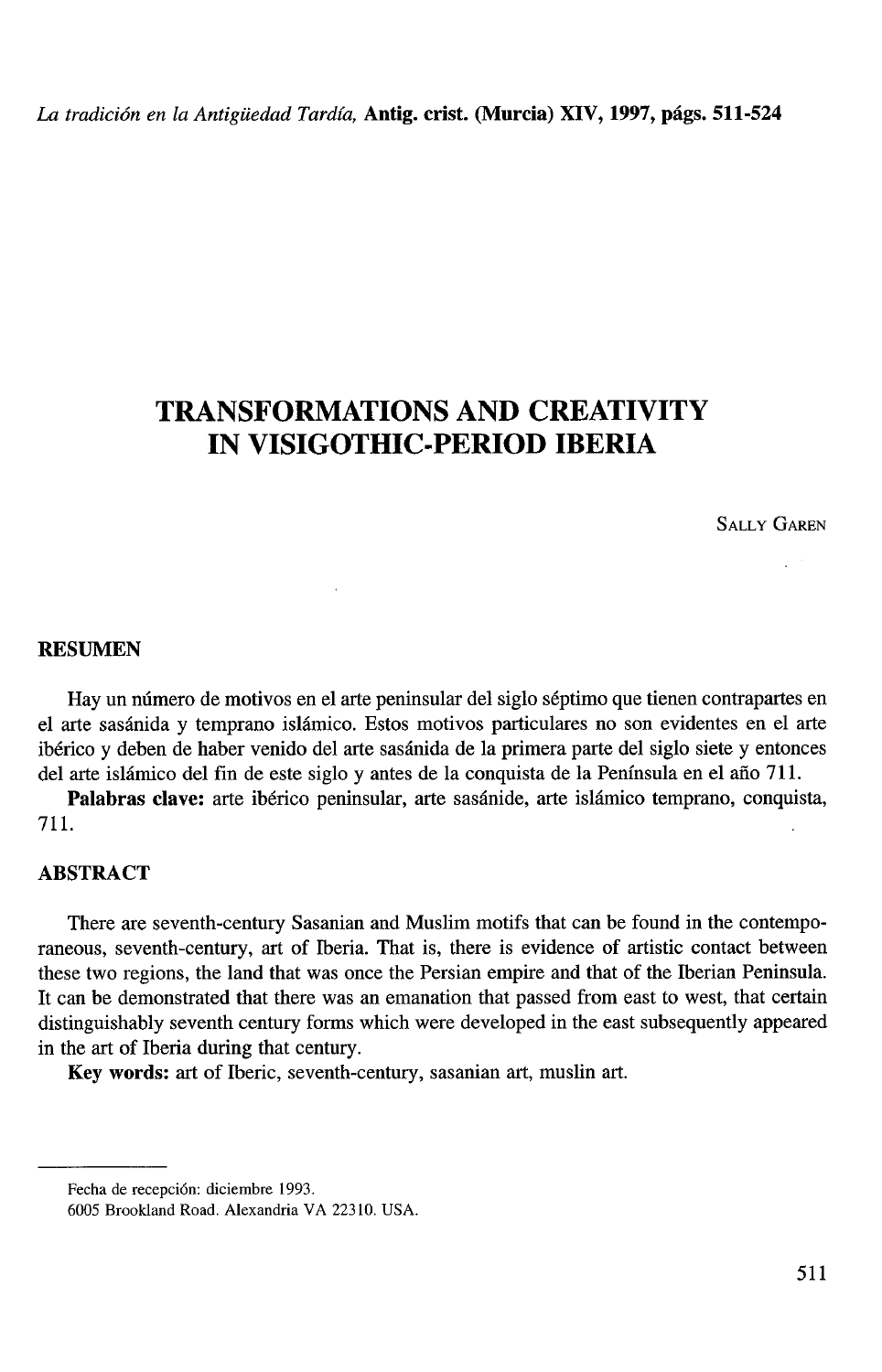There are seventh-century Sasanian and Muslim motifs that can be found in the contemporaneous, seventh-century, art of Iberia. That is, there is evidence of artistic contact between these two regions, the land that was once the Persian empire and that of the Iberian Peninsula. It can be demonstrated that there was an emanation that passed from east to west, that certain distinguishably seventh century forms which were developed in the east subsequently appeared in the art of Iberia during that century. This prompts the question of, by what means did this contact take place? An answer can be provided by analyzing the Iberian art to see which motifs were adopted, how they were interpreted, and into what syntax were they were placed.

Comparing one of the plump, quail-like fowl from Quintanilla de las Viñas with a peacock rondel from Ctesiphon (Sarre, pl. 103; Erdmann, fig. 44), we see the two to be similar in a number of ways. Each is a relief, although the former is part of a stone frieze and the latter a stucco plaque. Each bird is fitted into a circular frame; the entire body of each bird is covered with incised feathers; the wings are marked by a change of plumage at the shoulder; and both birds have rounded bodies, bear a crest, and are taking a short step on simplified, arched feet. The rondel from Ctesiphon is not one-of-a-kind. Near mirror-image counterparts, also from Ctesiphon, can be seen in museums in Berlin and New York (Zizichwili, pl. 7; Ghirshman, no. 274; Pope, pl. 177B). Similar birds are also familiar in metalwork of the late Sasanian to early Islamic period (see Smirnov, pl. 72, no. 128). The Ctesiphon rondels would, of course, predate the Spanish reliefs, for Ctesiphon realized its heyday in the sixth to seventh centuries (Lenzen, cols. 212,219, & 220), while Quintanilla is dated to the end of the seventh and turn of the eighth century.

East of Ctesiphon at Taq-i-Bustan, carved into the living rock, and dated to the reign of Khusru 11 (591-628) are other bird forms with half-circle tails that recall another bird type at Quintanilla (Sarre, pl. 97; Herzfeld, pls. 48 & 63, see p. 71). Taq-i-Bustan thus provides one point of reference in time —around the year 600— for birds of this type.

Another such bird with a half-circle tail can be seen on a Sasanian silver plate in the Hermitage (Erdmann, fig. 74; Pope, pl. 215B). In this instance, of course, the Sasanian bird is on a portable, as opposed to immovable, object. The format of this plate with a central animal in profile, enframed within a circular band and vegetal rinceau, is common for Sasanian plates (cf. Pope, pl. 215A).

The central figure on the Hermitage plate and the Quintanilla birds with half-circle tails are closely similar in silhouette, stance, and detail. Both focus upon a central bird viewed in profile, within a medallion, in association with a leafy rinceau. And examination of the band of hearts encircling the central figure on the Sasanian plate reveals that there are two framing rope bands as well as the heart band, ropes that could have suggested the rope frame to the carvers at Quintanilla.

The relief technique at Quintanilla, however, is unlike that of the Hermitage plate, for at Quintanilla the figures are sharply raised from the background with a right angle cut. In addition, Sasanian courtly attributes - the diadem that the bird holds in its beak, its crescent crown, its flowing neck scarf, and its outer ring of hearts- do not appear at Quintanilla.

The carver at Quintanilla was adapting, first of all to a monumental surface demanding greater legibility from a distance and therefore greater contrast. Second, he was also eliminating hat which would be incomprehensible in this new setting, allusions to an eastern courtly tradition.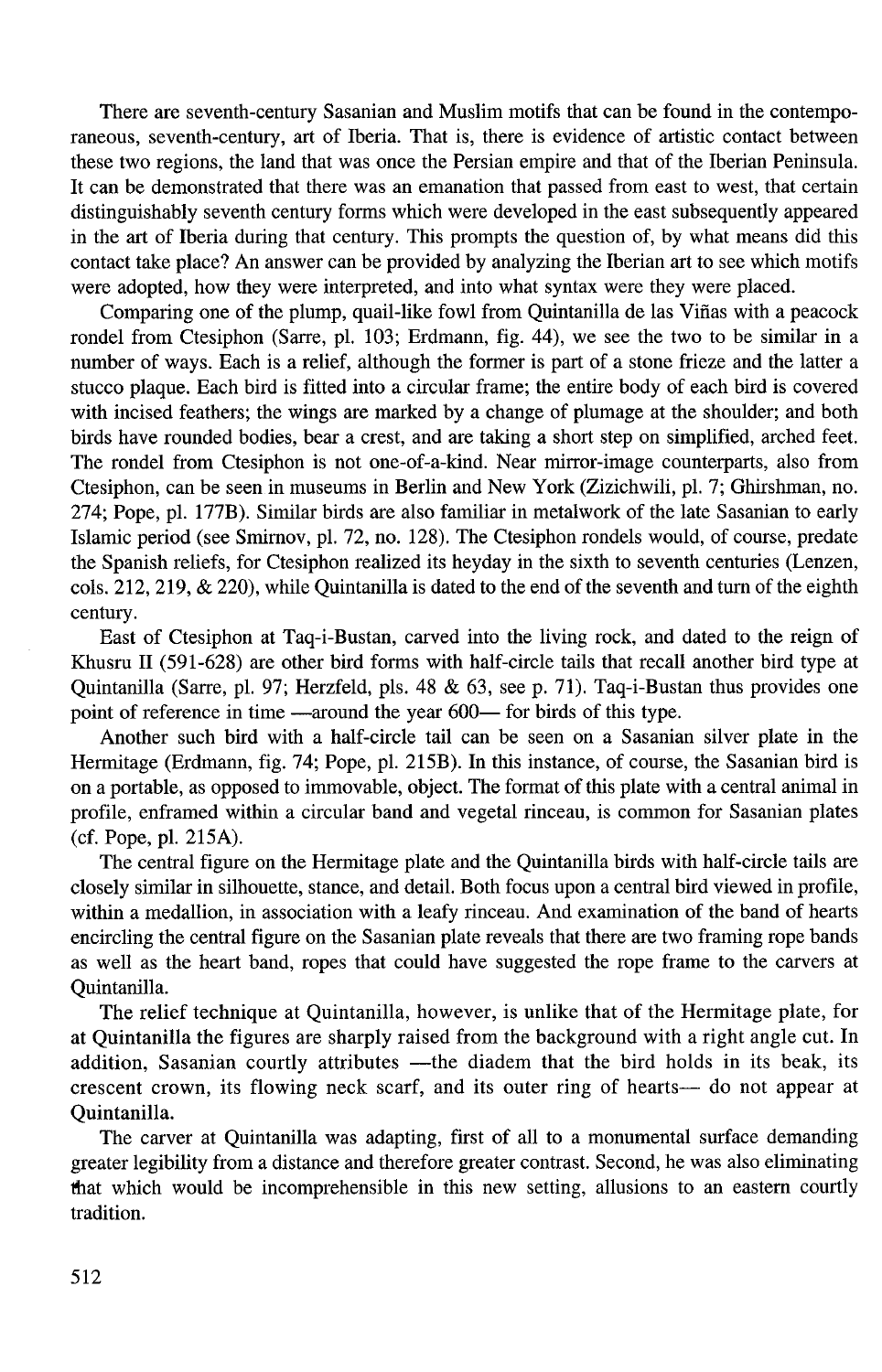

**FIGURA 1.***Quintanilla de las Viñas exterior friezes, detail of the north wall of the apse.* 



FIGURA 2. *Stucco relief plaque with a bird, frorn Ctesiphon, redrawn after Sarre, pl. 103.* 



FIGURA 3. Taq i Bustan relief, garment detail, *redrawn afer Sarre, pl. 97.*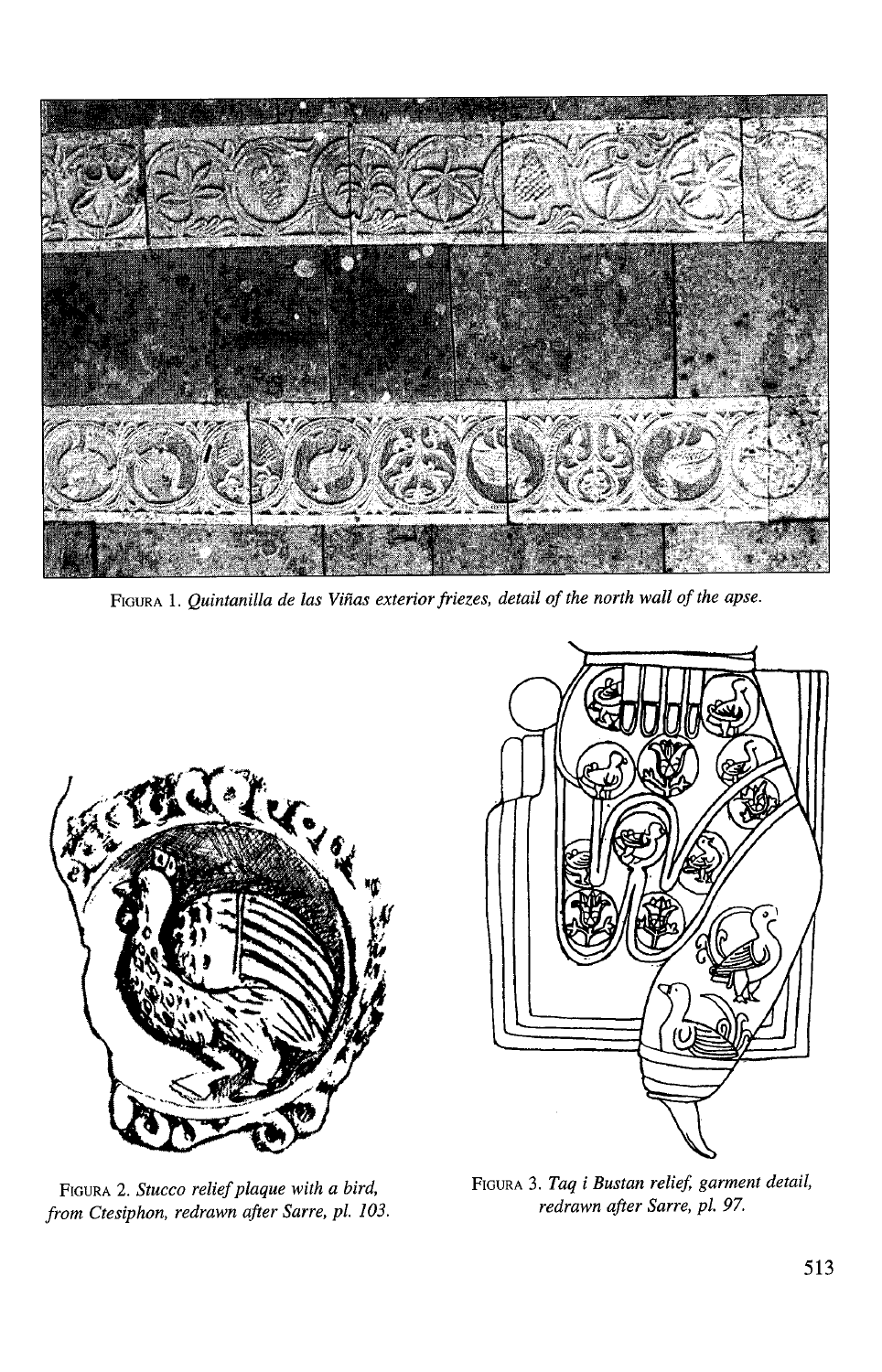In this same frieze on the north wall of the apse at Quintanilla, there are a number of trees in rondels. One of these is quite similar to a tree of life cut from sheet bronze that adorns the beams of the Dome of the Rock in Jerusalem (Creswell, pl. 4b), dated to the 690s (Creswell, 69). Both trees (that at Quintanilla and that at the Dome of the Rock) are crowned by five-part flowers that sprout from a central stalk. Beneath this are two sets of symmetrical foliage. The upper, outward curving, branch of the Quintanilla tree even resembles the Sasanian wing motif on the upper branch of the Dome of the Rock tree.

Within that same frieze at Quintanilla, two nearby tree-filled rondels bear simplified tree forms, with less complex outlines. Above, a simpler leaf replaces the winged form; on the branches below, one ronde1 bears what might be a flower, while grape clusters dangle in the other rondel. In comparison with the Sasanian tree forms, the Quintanilla configurations are additive as well as reductive: not only is there some simplification from the Sasanian type tree, but also the basic form has been transformed by the addition of parts familiar from a Greco-Roman decorative repertoire.

As we ponder the mode of transmission for these forms, we do not see the hand of an eastern carver; we do not see an immigrant craftsman. This plant, unlike the bird, with its courtly allusions that would be obscure in a distant land, this plant did not have to be modified for the sake of comprehensibility. Rather, the changes can be better explained as the product of an Iberian craftsman working from unfamiliar, exotic motifs. The Quintanilla carver did not recognize the nuances of the eastern form nor feel any compunction to repeat them with precision. His very lack of inhibition in juxtaposing and recombining motif parts indicates that he was a stranger to, not a perpetrator of, an eastern tradition.

Together, the Dome of the Rock and Quintanilla de las Viñas provide an instance of eastern motifs with Iberian parallels. It is worth noting that the material of the eastern object is metal, a substance and form that could easily be shipped and, in the case of bronze fittings, could even have been applied to a building in Spain.

While the Dome of the Rock, a Muslim construction, dates to the last decade of the seventh century, an earlier, Sasanian, variant of the tree of life can be seen on a different kind of metal object, a silver ewer in the Bibliothèque Nationale in Paris (Erdmann, pl. 76). The tree of life on this ewer has a more complex profile than that on either the Dome of the Rock or Quintanilla, but it does share one compositional element with Quintanilla: the tree is flanked by two animals. This is a common format for Sasanian ewers or vases - a central tree of life beneath the spout, with profile animals to either side (cf. Erdmann, pl. 78). This format in which two parallel birds flank a tree of life is the basic compositional element of the bird frieze at Quintanilla. The bird frieze at Quintanilla may well represent an adaptation in stone from not just motifs but whole compositions on Sasanian metal ewers.

The uppermost, quadruped, frieze at Quintanilla also has Eastern affinities, as can be seen in comparison with a frieze from the seventh century Syrian fortress Kharbet el Beida (Vogüé, pl. 24; Cattaneo, fig. 24). At both Quintanilla and Kharbet, prancing animals are encircled by a rinceau, and there is a secondary frieze of vine leaves and grape clusters. Some of the animals turn to glance backwards. At Quintanilla the entire composition survives. There are ten rondels comprising two symmetrical, mirroring parts of five rondels each. Unlike the Kharbet el Beida animals, none of the animals at Quintanilla overlaps a plant form. Rather, vegetation serves as filler beneath the bodies and between the animals' legs. The Quintanilla artist did not come from a landscape tradition, and he rejected its suggestion of layered space. This Quintanilla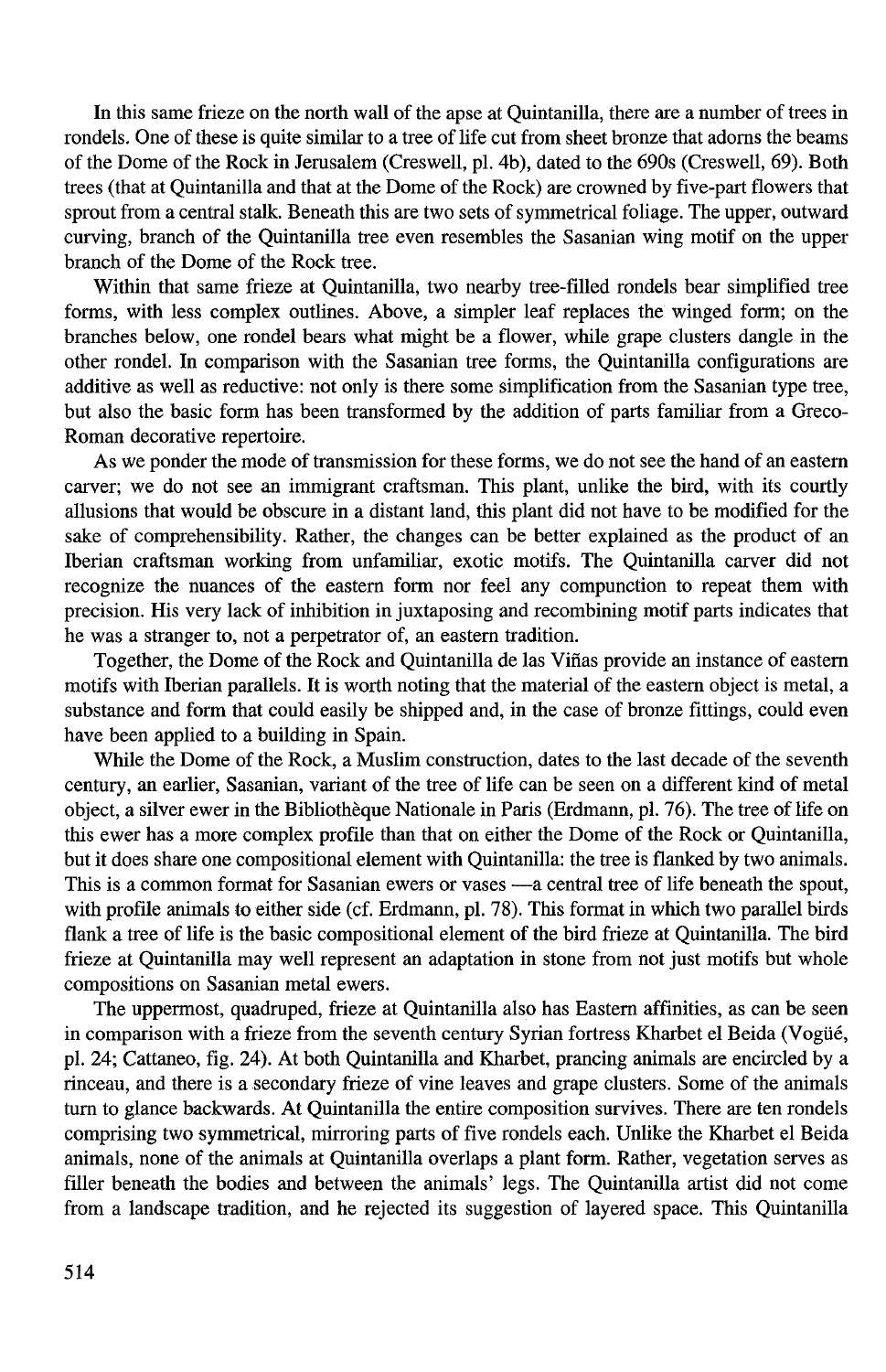

**FIGURA 4.** *Bird motif from a Sasanian footed cup in the Hermitage, redrawn after Srnimov, pl. 72.* 



**FIGURA 6.***Dome of the Rock bronze tie beam tree motiJ; redrawn after Creswell, pl. 4b.* 



**FIGURA** *5. Sasanian silver plate in the Hermitage, adaptedfforn Pope, pl. 215B.* 



**FIGURA 7**  . *Sasanian silve redrawn after Erdmann,* 



1 **FIGURA** 8. *Kharbet-el-Beida frieze, redrawn after Vogüé, pl. 24.*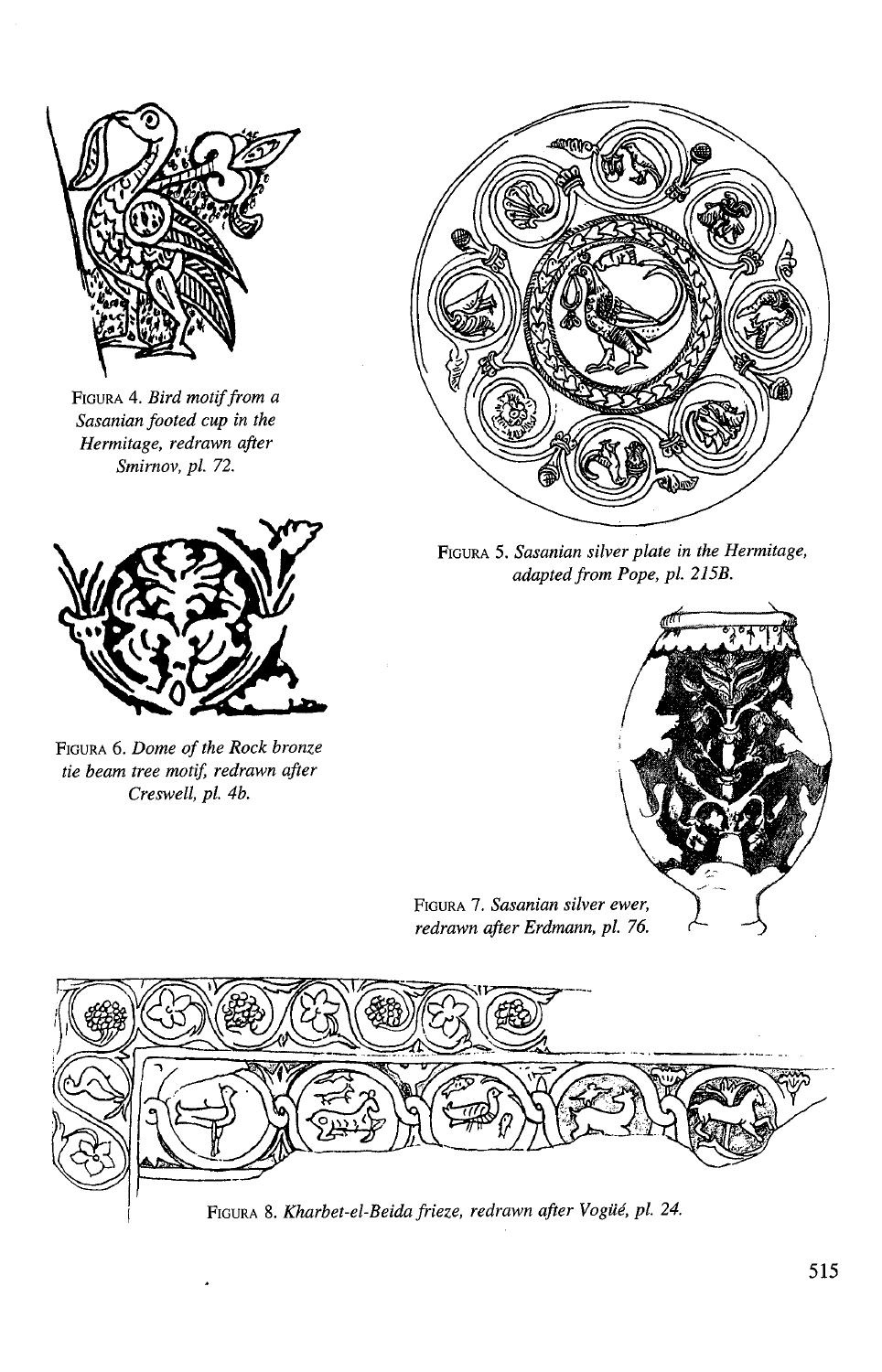frieze too is not the product of a Syrian immigrant carver. Rather, it reflects a pool of seventh century Sasano-Muslim ideas. Eastem forms were utilized, but not copied exactly, in Iberia by Iberian stone carvers.

There are some tell-tale motifs on friezes from San Pedro de la Mata, now in the Museo de Santa Cruz in Toledo. These friezes bear a leafy rinceau that encircles altemately lotus-like and heart-like motifs. The lotus or tulip-like motif, which is distinguishable from the ubiquitous Iberian trefoil by its bulbous base, has a number of parallels in Sasanian art and can be seen in the relief at Taq-i-Bustan as well as at the Dome of the Rock. But because the lotus is widespread in the Eastern Mediterranean and has a long, complex history, we will focus instead on its heart-shaped associate.

The heart-shaped motif has, near its stem, spiral-filled lobes. Horizontal wrinkles fill its narrowing, pointed portion. This motif too is known from and could have been transmitted by means of Sasanian metalwork. On a gilded silver plate from the Freer Gallery of Art in Washington, D.C., this motif grows from a vine, as it does on the friezes from San Pedro de la Mata (Gunter & Jett, no. 16). It appears to be a schematized leaf, the horizontal wrinkles having derived from the veins of the leaf. The motif can be seen again on a Sasanian bowl in the Arthur M. Sackler collection, likewise in Washington (bid., no. 30). This motif has been introduced to Iberia. It appears on Iberian works of the seventh century, but not of the sixth century or earlier. There is no evidence of indigenous Iberian development.

This motif is common on frieze fragments from Toledo. There are over 15 fragments from several sources in the museums of Santa Cruz and San Roman. In addition, there are also a number of uniquely Iberian variants to the motif. For example, in a segment from Guarrazar, the wrinkles are replaced by little balls, as if the shape has become a container for the very grapes with which it was originally associated (San Roman cat. no. 138; see Schlunk 1947, fig. 282). Once again we see a foreign element adopted into Iberian art with a great deal of freedom.

The motif is not confined to Toledo but also appears in the north at San Pedro de la Nave, where it serves as the bud of a flowering bush (see Corso, fig. 145). And the motif  $-$ likewise with a bush- can be seen on a fragment from Idanha-a-Velha, Portugal (Almeida, fig. 102). Once again we see that a motif has excerpted from its original context and given a novel application. The motif does indicate Sasanian input at San Pedro -- but not necessarily direct input, for the art of Toledo may have served as an intermediary.

It is revealing of the nature of copying that the illustrations in one book on San Pedro de la Nave depict the motif on this plant inaccurately (see Mateos and Esteban, 114). The twentieth century illustrator inadvertently misinterpreted the horizontal wrinkles of the heart-shaped motif as balls, thereby once again converting this motif into a grape cluster such as seen at Guarrazar and reenacting the process of 1400 years ago, though perhaps with less force of intent.

For the most part, the birds at San Pedro de la Nave are of a different species from those at Quintanilla, leaving one wondering why there was not more sharing of ideas, more communality, if both were responding to Sasano-Muslim sources. But the two churches do have elements in common. Reminiscent of Quintanilla, at San Pedro there is one frieze segment with birds paired around a tree and another with paired, backward-turning quadrupeds that have plant filler at their feet. There is a plump, partridge-like bird in the frieze of the sanctuary that recalls one Quintanilla variant (see Corso, fig. 154).

And it is quite likely that the pinecone-like or pineapple-like cross-hatched fruit that can be seen in a number of places at the crossing of San Pedro de la Nave has Sasano-Muslim origins.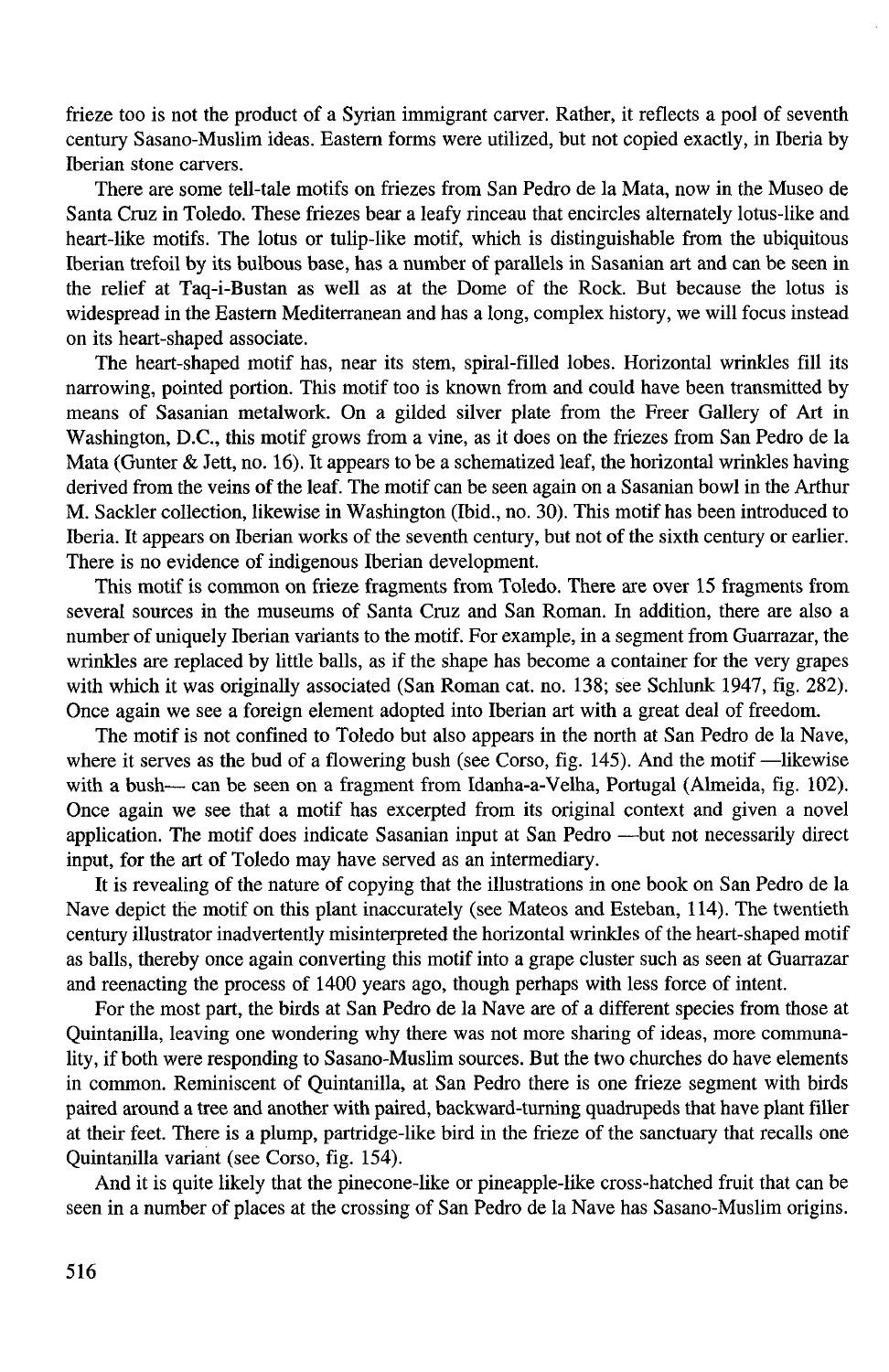

FIGURA 9. *Quintanilla de las Viñas exterior frieze, the east wall of the apse.* 



FIGURA 10. *San Pedro de la Mata frieze fragments, Museo de Santa Cruz, Toledo, nos. 23398* & *23395.* 



FIGURA 11. *Freer Gallery of Art Dionysiac plate detail.*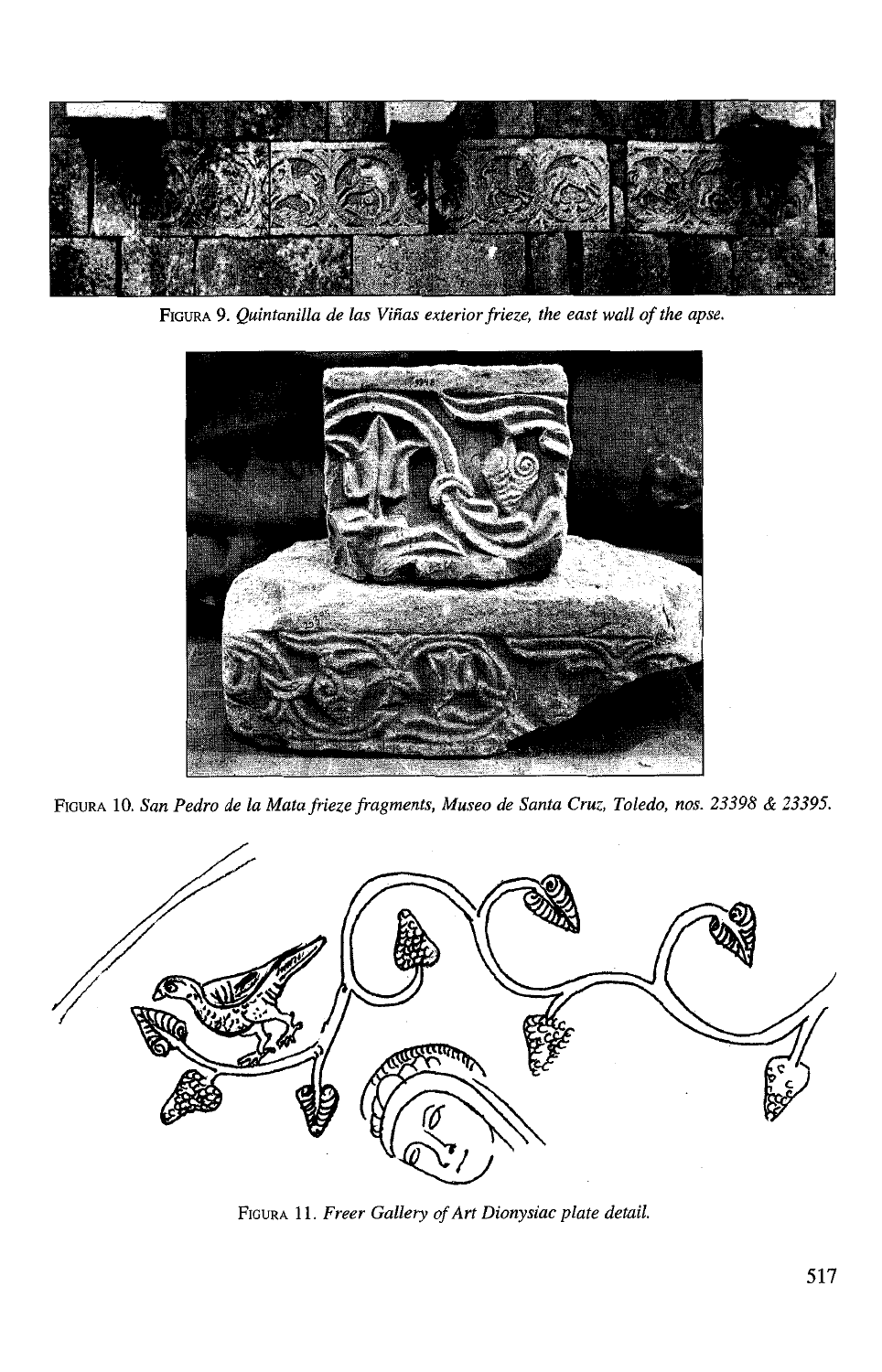Similar fruits appear on the Dome of the Rock tie beams, which beams, it was noted, likewise bore similarities to Quintanilla (see Creswell, pl. 28b; cf. pl. 29d; and Smimov no. 274).

A very exciting point of reference for this whole discussion is a gold belt tab from the Dumbarton Oaks collection in Washington, D.C. (see Ross 11, no. 43). Ascribed to the seventh century and found in Syria, this belt lappet is very small, 4.5 cm long. It has three scenes of birds. At the top is two birds flanking a plant. The bird on the left is vigorously stepping into the picture; his foot breaks through the frame. Beneath this are two birds, one above the other, each encircled by a loop of rope. The middle bird twists its pliant neck to look backwards. This quaillike creature has wing feathers that recall those at Quintanilla, for the shoulders are clearly demarcated as separate from the lower, longer wing feathers, and its overall profile is the same as at Quintanilla. Both of the two lower birds are crested, hold objects in their beaks, and have detailed, incised plumage.

Both iconography and purpose reveal this belt tab to come from a Sasanian courtly tradition. The bottom bird is a familiar Sasanian type: crested, with upwards tuming tail. It takes a forward step, bears an object in its beak, and sports the familiar Sasanian flowing scarf. The very nature of this object, a lappet or gold sheath for a leather strip that would dangle from and embellish a belt, is a Sasanian accouterment. **A** comparable set of Sasanian belt lappets can be seen at the Sackler Gallery (Gunter & Jett, no. 42). And this type of object is depicted at Taqi-Bustan, hanging from the rider's belt (see Sarre, pl. 97, or Herzfeld, pl. 48).

Birds similar to the backwards tuming quail can be seen throughout the friezes at the crossing of San Pedro de la Nave (see esp. Schlunk 1947, fig. 314, or Schlunk & Hauschild, pl. 138a). The San Pedro birds and those on the gold tab share the same definition of chest, upper wing, and lower wing feathers as well as forward marching stance. At San Pedro we see exactly the same transformation as occurred to a tree at Quintanilla: an attribute that would have no meaning for the Iberian artist has been replaced. The leaf in the Sasanian bird's beak has, at San Pedro, become a grape cluster, just as a grape cluster was added to the tree of life at Quintanilla. The birds at San Pedro now peck at grapes that sprout from the encircling rinceau.

Whereas on the Sasanian belt tab the birds are encircled by a single cable, note that the rinceau at San Pedro de la Nave is simultaneously a rope and the grape vine that feeds the birds. This is a biological impossibility: a living rope that grows grapes and leaves. We see the same thing on the quadruped frieze at Quintanilla, where a rope rinceau grows a curled leaf.

It is intriguing that at San Pedro there is one impost block with birds that are cruder and more awkward in execution than the birds elsewhere at San Pedro (see Schlunk, 1970 MM, pl. 60a; Corso, fig. 150). This impost, on the westem side of the <<Daniel» capital, shows two confronting birds around a central plant. It is disconcerting that these two figures should be as anatomically weak and abrupt in movement as they are. On the Dumbarton Oaks tab it is this very scene of birds facing a plant that is smallest, most poorly defined, and most difficult to discem. On the Dumbarton Oaks lappet, this scene does not bear enlargement; there is not enough detail, and the anatomy of the birds is not sufficiently clear. The difference between the two types of bird at San Pedro --- one with a fluid profile and evincing anatomical understanding in the leg, the other with abrupt junctures of body parts and a leg that looks like a plank- may be due to differences in the model. The Dumbarton Oaks tab may come very close to representing the model for the differing types of birds at San Pedro.

Positing, then, that portable metal objects from Sasanian, then Muslim, lands served as models for a number of seventh century Iberian reliefs, a comparison of the eastem objects and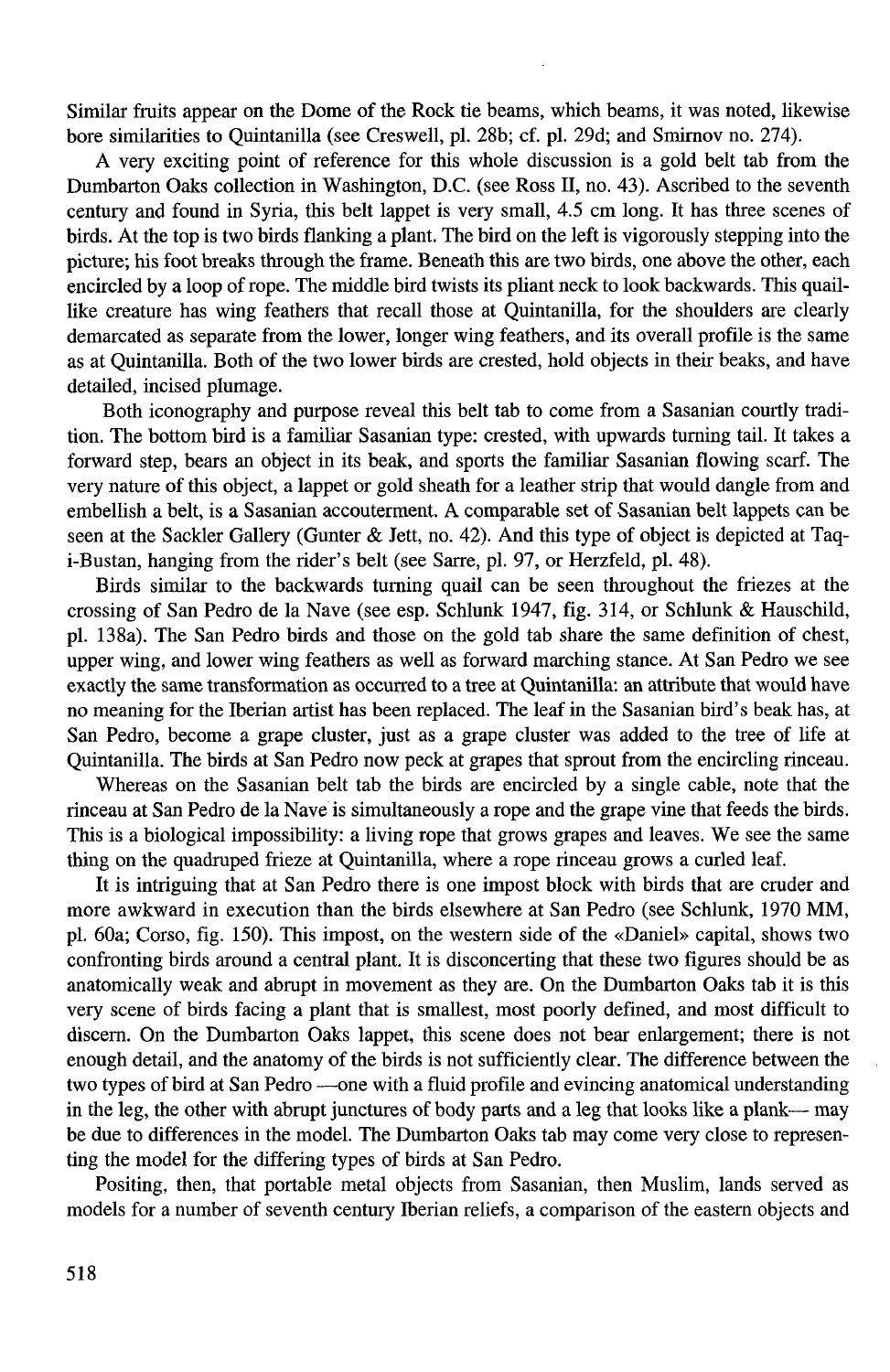

**FIGURA 12.** *San Pedro de la Nave impost with plant, eastern side of the northeastern crossing column.* 



**FIGURA 13.** *San Pedro de la Nave relief blocks in the transept, northeastern comer of the crossing.* 



**FIGURA 14.** *San Pedro de la Nave bird motiffrom the choir friezes, redrawn afer Corso, fig. 154.* 



FIGURA 16. *Dome of the Rock tie beam motif, redrawn afer Creswell, pl. 28b.* 



**FIGURA** *15. San Pedro de la Nave southwestern crossing capital, afer Schlunk AEA 1970, pl. 4*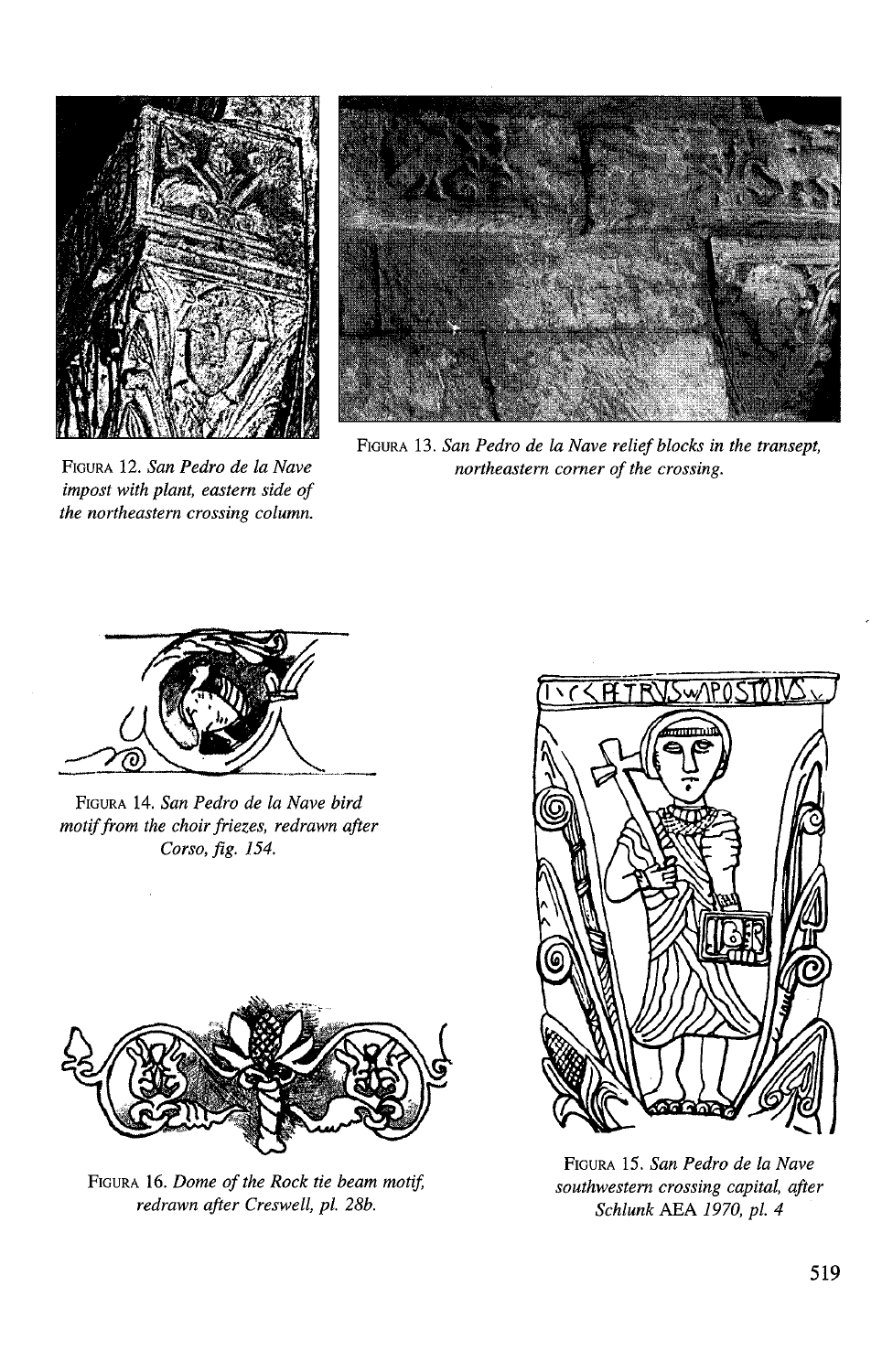their Iberian variants indicates that the Iberian artist generalized, substituted, and juxtaposed. His goals did not include staying true to natural forms, for he would fuse the animate with the inanimate. Yet he may have preserved the composition of the foreign model, as at Quintanilla, where the bird frieze depends upon repetitions of the unit of three figures.

Whereas the Quintanilla relief suggests the prototype of a vase, the relief of lions and plants at the Museo do Carmo in Lisbon suggests a flat dish with a single central animal in profile (cf. Schlunk & Hauschild, pl. 116b, with Pope, 228). This is because, even though the Lisbon relief has a three-figure unit, a tree and two animals, as at Quintanilla, the composition does not have Sasanian syrnrnetry. The two Lisbon lions are in different poses, which is atypical for Sasanian originals. Furthermore, the anatomy of the lion on the left is weaker than his counterpart on the right. His body lacks the convincing curves of his counterpart on the right. And his protruding paw does not even come out of his body; it originates somewhere beneath his chest. The animal on the left looks like a crude replica of the one on the right, an attempt to achieve a Sasanian-like composition.

Other Iberian reliefs also evince a revised syntax. The Igreja do Carmo pier of stacked griffin rondels, also in Lisbon, is a another probable elaboration from a plate with a single centralized medallion (cf. Pope, 227). And the frontal bird that appears to be **an** eagle in the rinceau of the choir at San Pedro de la Nave (see Corso, fig. 154) is a likely appropriation from the popular frontal eagle in the middle of Sasanian silver plates (see Grabar, no. 42; Trever, pl. 3).

**An** eastern metalwork model may even lie behind the imaginative ornament of the seventh century credo plaque from Sta. Leocadia in Toledo (Aragoneses, 299-300; Schlunk, 1970 MM, 180-181, 184,  $\&$  186; Schlunk  $\&$  Hauschild, 72  $\&$  pl. 97b). This plaque bears a «lotus» between two outward-spreading leaf fronds, which is similar to a configuration at the Dome of the Rock (Creswell, pl. 28a). A close relative of the Sta. Leocadia decoration is the chancel fragment from the mid-seventh century San Juan de Baños, Recasvinth's foundation in Palencia and ostensibly the product of Toledan workmanship (Palol 1964, 19; Schlunk, 1970 MM, pl. 55; Schlunk & Hauschild, 209; Gil, 92). Here there is a «lotus» between two inward-spreading leaf fronds. These two Iberian motifs not only look similar to each other and reinforce a mid seventh-century date for each other, but their eastern counterparts can be seen side by side, in alternation, at the Dome of the Rock.

The Dome of the Rock tie beams lack the crowning shell motif of the Iberian reliefs. This shell-plant combination calls attention to itself because shells belong to the animal kingdom and to marine life, whereas such leafy plants belong to the plant kingdom and to dry land. A shell even grows from a plant at the crossing of San Pedro de la Nave. And one is interjected into the vine frieze at Quintanilla to mark the entry to the sanctuary (see Schlunk & Hauschild, pl. 134b).

The shell has further unique treatment in Iberia where it was developed into a sanctuary window hood. Only in Iberia was the shell aedicule of antiquity converted into a shell-capped opening. And the shells splashed over the attic story of a flarnboyant shell niche with Eucharistic vine at the Museo de San Roman (no. 117) in Toledo makes al1 its aedicular precursors look tame. In Iberia the shell has become an exclamation, an asterisk, a declaration of venerated context.

In addition, the plant growing a shell reflects the same artistic mentality as the rope that is growing leaves. A surreal juxtaposition transforms decoration into liturgical allusion.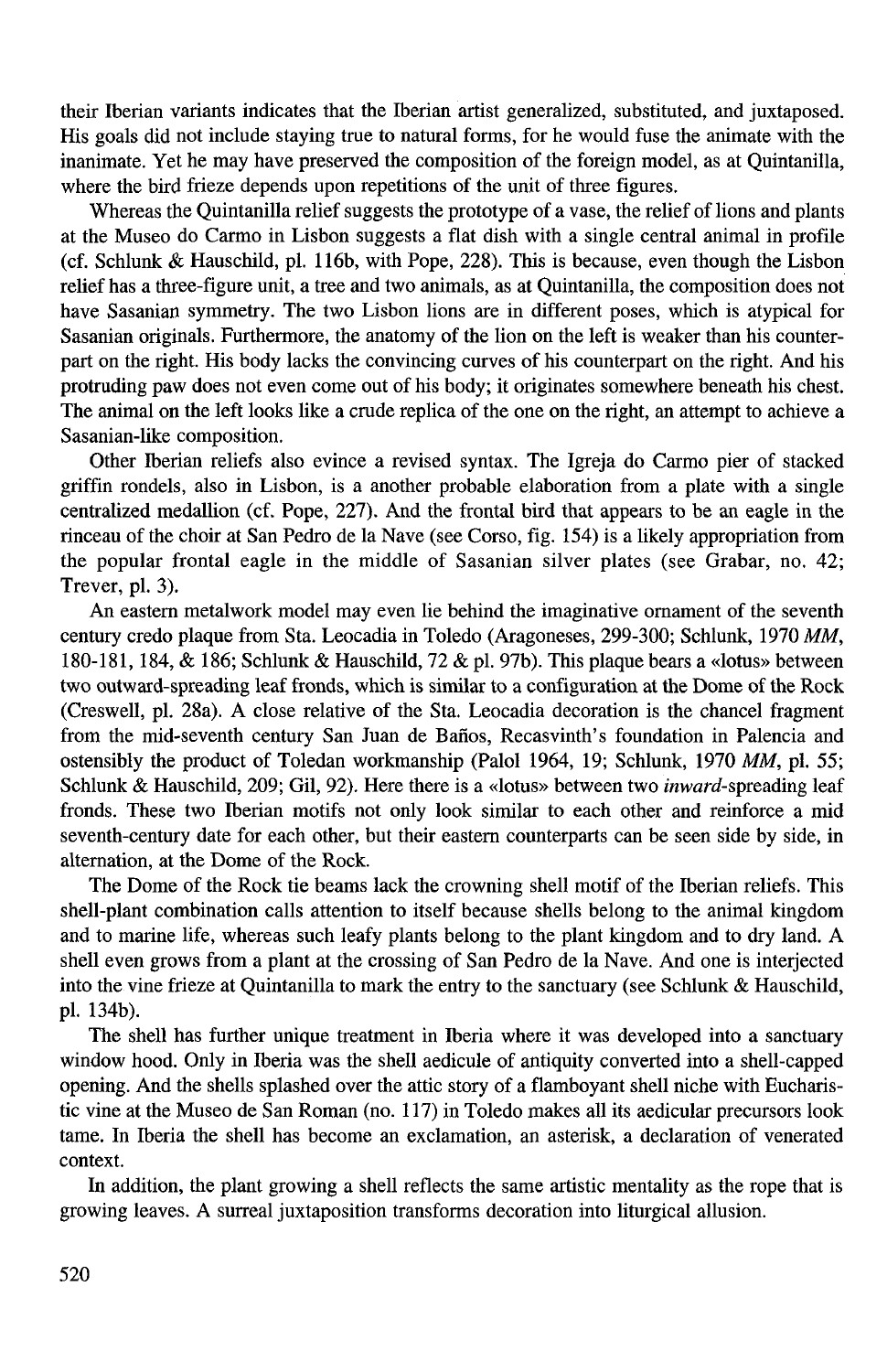

FIGURA 17. *Dumbarton Oaks belt lappet, redrawn after a photograph from the Byzantine Visual Resources, 1993, Dumbarton Oaks, Washington, D.C.* 



FIGURA 19. *San Pedro de la Nave impost at the western side of the Daniel capital, redrawn after Corso, fig. 150.* 



FIGURA 20. *Museo do Carmo lion relief block*.



FIGURA 18. *San Pedro de la Nave impost over the Daniel capital, redrawn after Schlunk, 1947, fig. 314.*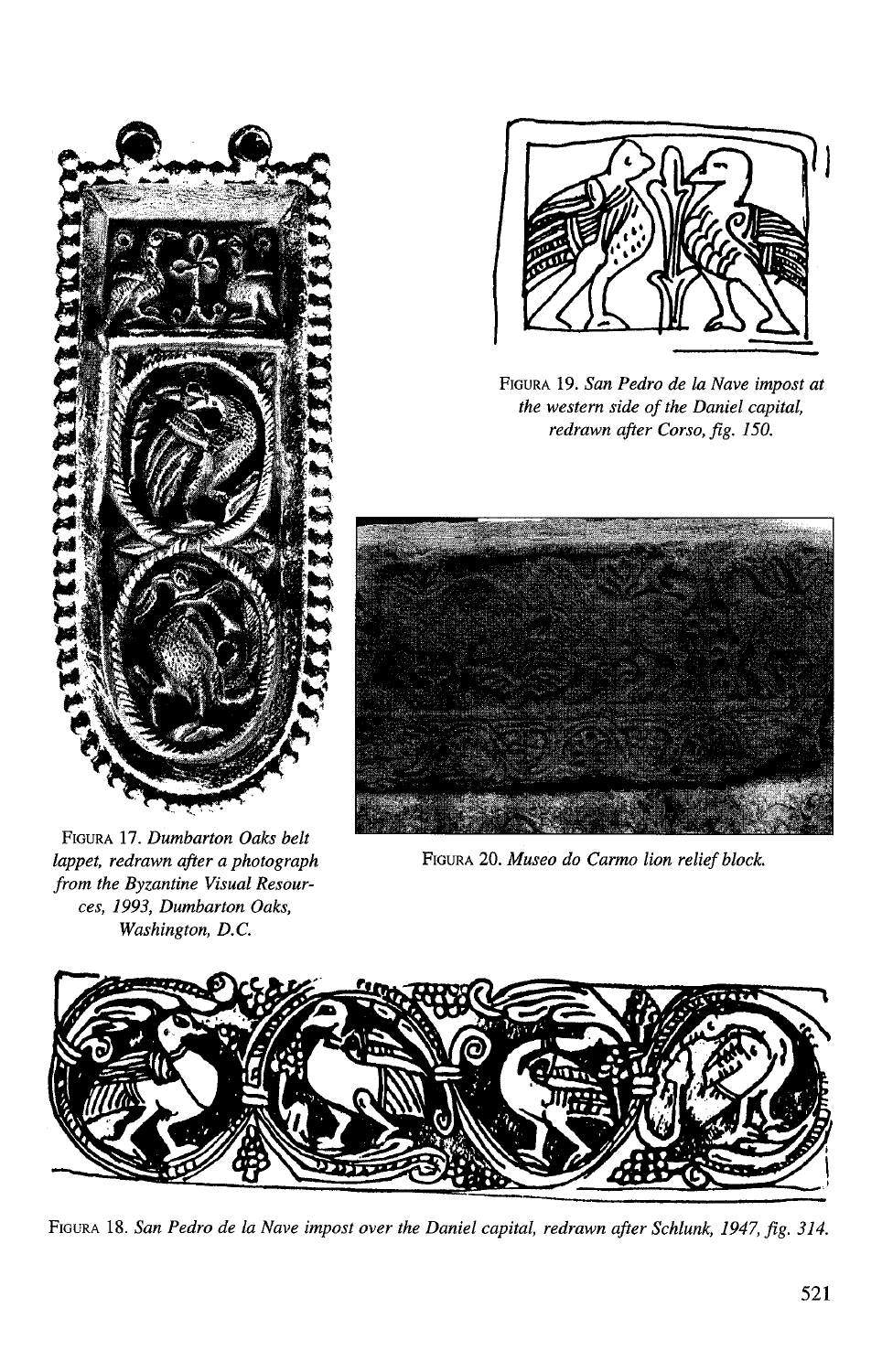The Iberian sites in which Sasano-Muslim motifs can be found are widespread, not localized. They have been found in a wide geographical swathe, from what is today Lisbon to Palencia to Burgos Province to Toledo. With the exception of one simplified griffin block, Mérida is largely outside of these developments, which reinforces María Cruz's observation conceming Mérida, that «en el siglo VI1 parece ser que perdió el carácter de foco difusor primordial que tuvo en siglo VI.» (Cruz, 431).

The writings of Ildefonsis, archbishop of Toledo from 657 to 667, make mention of a good many species of plants and animals. **In** *De itineri deserti* he refers to the eagle, dove, hen, pheasant, partridge, deer, goat, horse, lion, and sheep (chs. 31-71). Yet, apart from the vine of the Eucharist, when these motifs do appear in Spanish reliefs, they do not reflect the symbolic content outlined by Ildefonsis. To Ildefonsis, for instance, the hen stands for caring of the young, while the partridge and pheasant are flighty. Even though some of these birds seem to appear at Quintanilla, they are not given any distinction that indicates a message developed in conjunction with exegeses from Toledo. Putting together the fact that the new motifs were widely spread geographically with the absence of reference to church decor in the writings of the Iberian church fathers, we can suspect that the symbolic content of this art was being worked out in the provinces, probably by artisans in conjunction with local bishops.

In conclusion, we can identify eastern motifs in the art of seventh century Iberia, but simultaneously we see differences due to individual models. Thus, for instance, we can see that the artists at San Pedro de la Nave and Quintanilla de las Viñas were responding to similar stimuli, even while we can trace different particular models for the two churches.

In addition, there is no evidence of eastern artisans working at this time in Iberia. The Iberian reliefs are not composed of the repeating units of Sasanian or Muslim stucco revetments. Eastem ideas arrived piecemeal, and the Iberian artist created a new context for them.

The entire church of Quintanilla de las Viñas epitomizes this process. Quintanilla is unique in the world, *sui generis*. There is no other building so decorated—like an ornamented box, with the walls themselves converted into banded fabric. Quintanilla does not represent the Greco-Roman tradition of architrave-crowned walls. Nor does it anticipate Romanesque ornament that outlines architectural features. Quintanilla is the child of this process of mixing sources and thinking anew. It can be fully appreciated only by comprehending this process. Sasano-Muslim work is the necessary background foil for recognizing the new contexts being created in seventh century Iberian **art.** 

## **BIBLIOGRAPHY**

- ALMEIDA, Fernando de: «Arte visigótica em Portugal». *O Arqueólogo Portugues* 4 (1962): 5-278.
- ARAGONESES, Manuel Jorge: «El primer credo epigráfico visigodo y otros restos coetanos, descubiertos en Toledo», *Archivo Español de Arte* 30 (1957): 295-323.
- CATTANEO, Raffaele: *Architecture in Italy from the Sixth to the Eleventh Century*. London: 1896.
- CORSO SÁNCHEZ, Ramón: *San Pedro de la Nave; Estudio histórico y arqueológico de la iglesia visigoda.* Zamora: 1986.
- CRESWELL, K.A.C.: *Early Muslim Architecture.* 2nd ed. Vol. **1** of 2 vols.: *Umayyads,* A.D. 622-750, pt. 1. Oxford: 1969.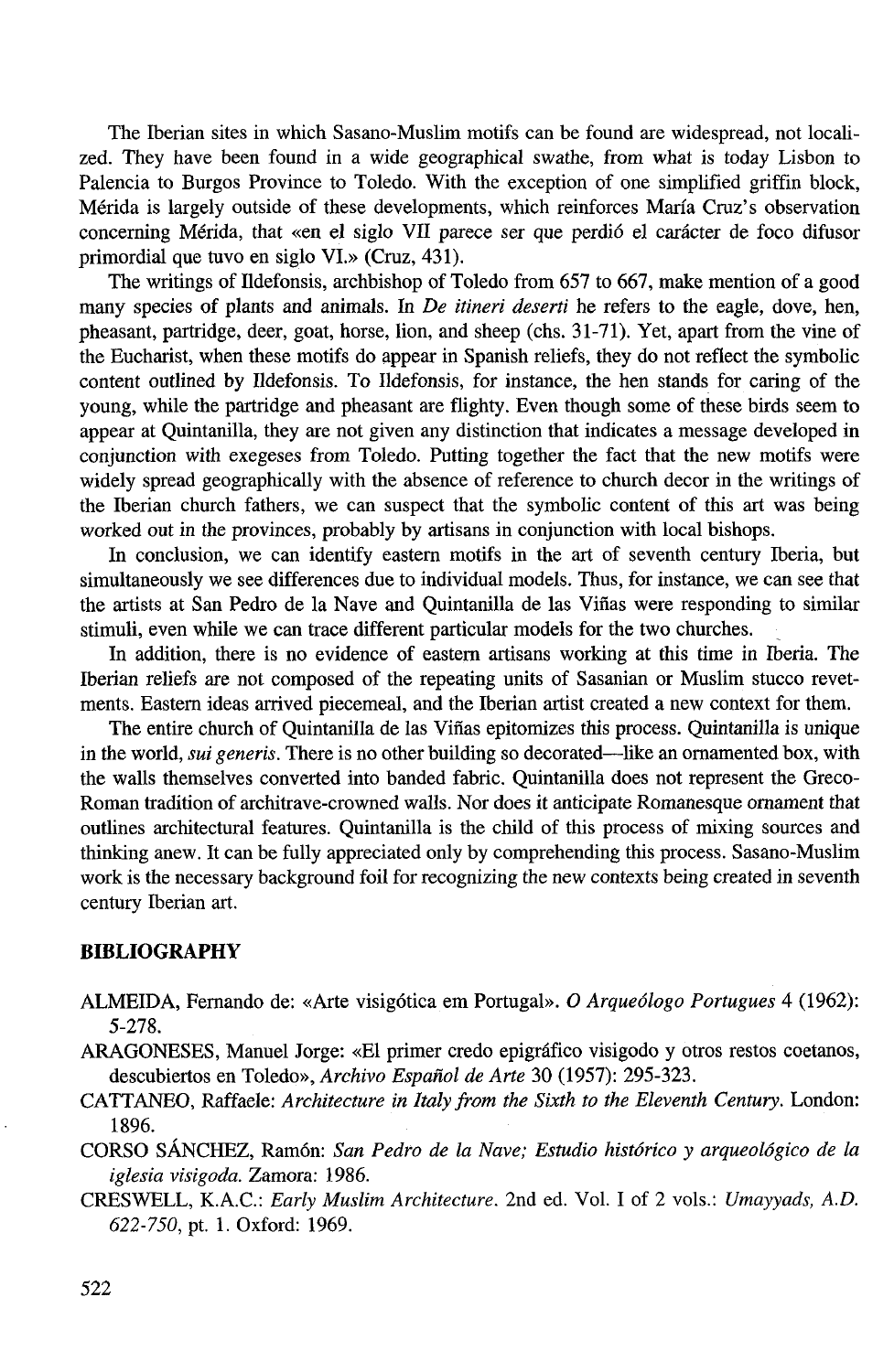

FIGURA 21. *Ornament from the Sta. Leocadia, Toledo, credo plaque, n&awn @er Schlunk* & **FIGURA 22.** *Chancel ornament from San Juan de* 



*Baños, redrawn after Schlunk MM 1970, pl. 55.* 



**FIGURA 23.** *Dome of the Rock bronze tie beam section, redrawn afer Creswell, pl. 28a.* 



**FIGURA 24.** *San Pedro de la Nave crossing, southeastern column base.*